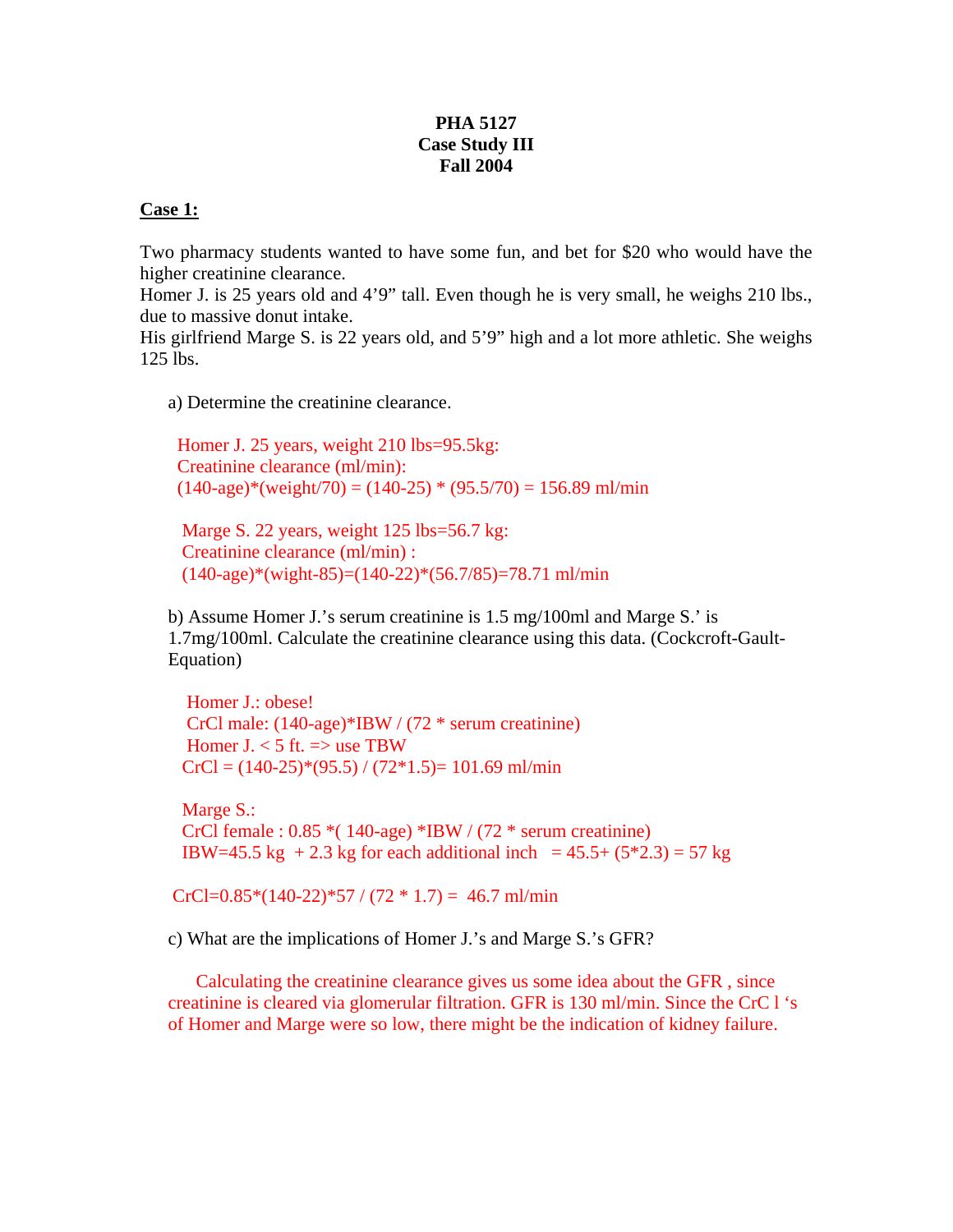d) Why is IBW used to calculate CrCL rather than TBW. What would happen if we used TBW?

We use the IBW instead of the TBW, because creatinine is produced by muscle metabolism. If we would use the total body weight, we would overestimate the clearance and thus the GFR. Since we are relying on the GFR to calculate the dosing for drugs primarily cleared by elimination, this might lead to overdosing.

## **Case 2:**

Researchers in industry got data from a clinical study about their new drug. The drug is supposed to be a weak base, with a  $pKa=9.0$ . The drug is non-polar when unionized. The clinical trial shows a 2 hour half-life and a VD=10L. We know that the drug is renally cleared to 50% and the fraction bound is 0.3. (urine  $pH = 7.4$ )

a) What is the renal clearance,

 $Cltot=ke*Vd$  ke=  $ln2 / t1/2 = 0.693 / 2 = 0.347$  $Cltot=0.347*10=3.47$  l/h Clren= Cltot\* $0.5 = 3.47$  l/h \*  $0.5 = 1.74$  l/h = 29 ml/min

GFR  $*$  fu = 130 ml/min  $*$  0.7 = 91 (partial reabsorption)

b) What processes are involved in the renal clearance? Justify your answer.

Partial reabsorption of the drug.

c) How will changes in urine pH to a more acidic pH affect the renal clearance?

The drug is unionized at low pH. Hence we have more reabsobtion of the drug. By increasing the pH, more drug gets ionized and less drug gets reabsorbed.

d) What factors have to be considered when we analyze values for renal clearance? ( What processes do we have to take into consideration besides glomerular filtration?)

Reabsorption and secreation.

#### **Additional questions:**

What does a renal clearance of 130ml/min tell us?

The clearance of the drug is equal to the GFR. Unlikely that active secretion or reabsoption happens.